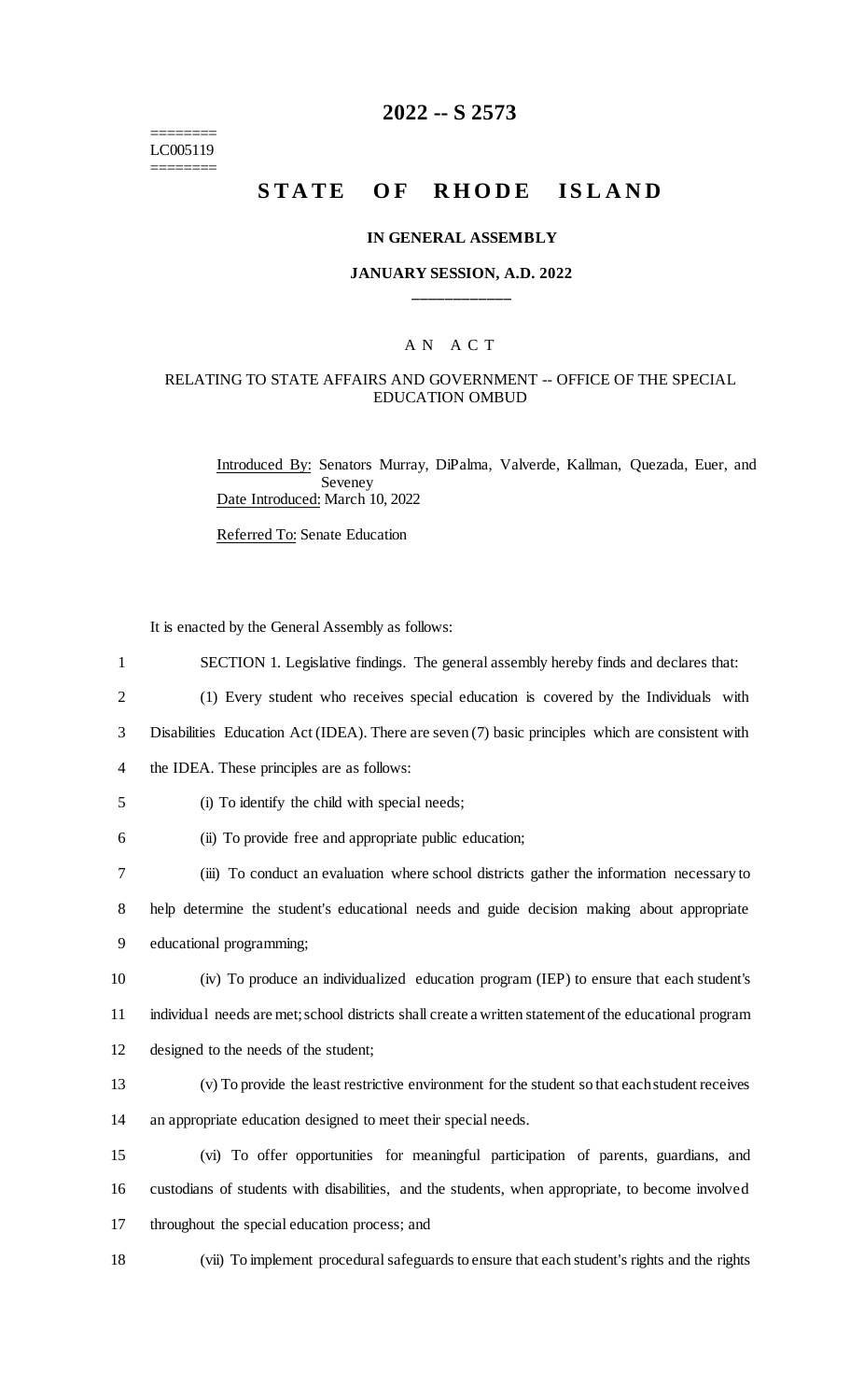of the parents, guardians, and custodians of the students with disabilities are protected and establish clear steps to address issues which may arise. Parents, guardians and custodians of students with disabilities between the ages of three (3) through eighteen (18) or custodians or guardians of students with disabilities who are over the age of eighteen (18) through twenty-two (22) and enrolled in school shall have the ability to participate in meetings, examine all education records and obtain an individual educational evaluation of the student. SECTION 2. Title 42 of the General Laws entitled "STATE AFFAIRS AND GOVERNMENT" is hereby amended by adding thereto the following chapter: CHAPTER 162 10 OFFICE OF THE SPECIAL EDUCATION OMBUD **42-162-1. Establishment.**  There is hereby created the office of the Special Education Ombud. **42-162-2. Purpose.**  The office of the special education ombud shall be independent of the Rhode Island department of education and shall serve as a point of contact for teachers, local education agencies (LEAs), advocates, parents, guardians, and custodians of students with disabilities between the ages of three (3) through eighteen (18) or for those guardians and custodians of students with disabilities who are over the age of eighteen (18) through the age of twenty-two (22) and enrolled in school. 19 The office shall coordinate and advocate to ensure compliance by the school district with the applicable individualized education program (IEP) and related services for students with disabilities pursuant to chapter 24 of title 16 and federal law including the Individuals with Disabilities Education Act (IDEA). **42-162-3. Definitions.**  24 When used in this chapter, the following terms shall have the following meanings: (1) "504 Plan" means the federal § 504 of the Rehabilitation Act of 1973 (Pub. L. No. 98- 26 112, 87 Stat. 394 (Sept. 26, 1973) codified at 29 U.S.C. § 701 et seq.). (2) "Department" means the Rhode Island department of education (RIDE); (3) "Guardian" or "guardians" means parents, guardians, and custodians of students with 29 disabilities between the ages of three (3) through eighteen (18) or those guardians and custodians of students with disabilities who are over the age of eighteen (18) through the age of twenty-two (22). It includes an individual who has custody and control of a student or one who has legal authority to make educational decisions on behalf of the student; (4) "Office" means the office of the special education ombud; (5) "State special education ombud", "state ombud" or "ombud" means the state special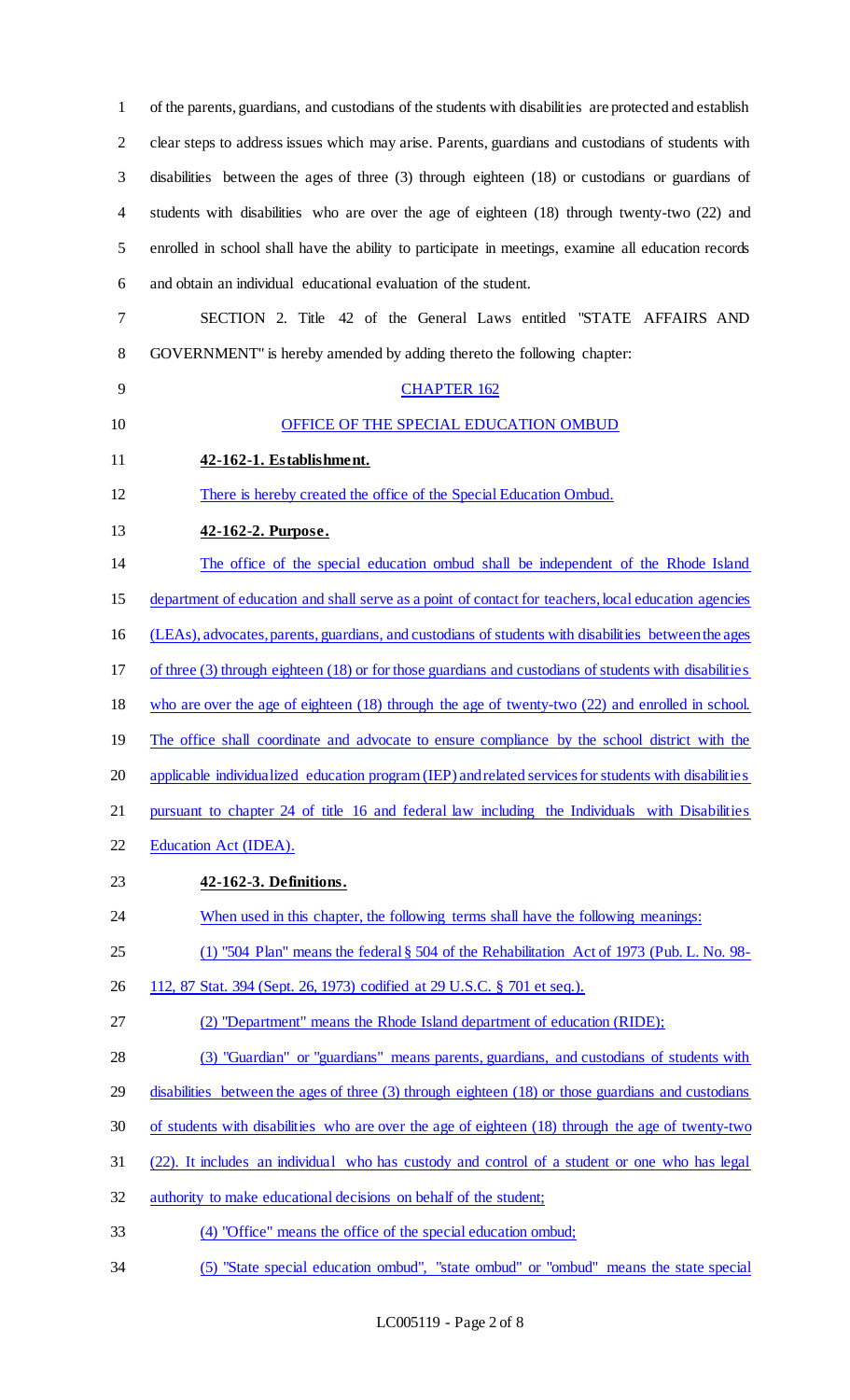1 education ombud; and

| $\mathbf{2}$   | (6) "Student" means a public school student age three (3) through the age of twenty-two                  |
|----------------|----------------------------------------------------------------------------------------------------------|
| $\mathfrak{Z}$ | (22) receiving or seeking special education services, such as early intervention, IEP, 504 Plan and      |
| $\overline{4}$ | transitional plan for student leaving high school.                                                       |
| 5              | 42-162-4. Appointment of the special education ombud.                                                    |
| 6              | (a) The governor, with the advice and consent of the senate, shall appoint a person qualified            |
| $\tau$         | by education, training and experience to perform the responsibilities of the state special education     |
| $8\,$          | ombud, as set forth in $\S$ 42-162-5. The ombud shall hold office for a term of five (5) years and shall |
| 9              | continue to hold office until his or her successor is appointed and qualified.                           |
| 10             | (b) The appointment shall be made from a list of at least three (3) individuals submitted by             |
| 11             | a committee consisting of seven (7) members as follows:                                                  |
| 12             | (1) One of whom shall be an attorney who practices in the area of special education                      |
| 13             | advocacy law appointed by the Rhode Island Bar Association;                                              |
| 14             | (2) One of whom shall be an administrator of a municipal school district, appointed by the               |
| 15             | Rhode Island School Superintendents Organization;                                                        |
| 16             | (3) One of whom shall be a special education teacher appointed by the American Federation                |
| 17             | of Teachers (AFT);                                                                                       |
| 18             | (4) One of whom shall be a special education teacher appointed by the National Education                 |
| 19             | Association;                                                                                             |
| 20             | (5) One of whom shall be a parent, guardian or caretaker of a student with special needs                 |
| 21             | appointed by Rhode Island Advocacy for Children;                                                         |
| 22             | (6) One of whom shall be the executive director of the Rhode Island developmental                        |
| 23             | disabilities council, or designee; and                                                                   |
| 24             | (7) One of whom shall be the child advocate, or designee.                                                |
| 25             | (c) Members of the committee shall have knowledge of federal and state special education                 |
| 26             | law, knowledge of civil rights, or experience with the implementation of an individualized               |
| 27             | education program (IEP) and § 504 of the Rehabilitation Act of 1973 (504 plans).                         |
| 28             | 42-162-5. Powers and duties of the state special education ombud.                                        |
| 29             | (a) The state special education ombud shall:                                                             |
| 30             | (1) Identify, investigate and resolve concerns pertaining to special education services that             |
| 31             | are filed with the office by guardians;                                                                  |
| 32             | (2) Assist students and guardians in protecting the educational rights of students, which                |
| 33             | may include assisting students and custodians in individualized education plan meetings or other         |
| 34             | proceedings pursuant to chapter 24 of title 16 and the federal Individuals with Disabilities             |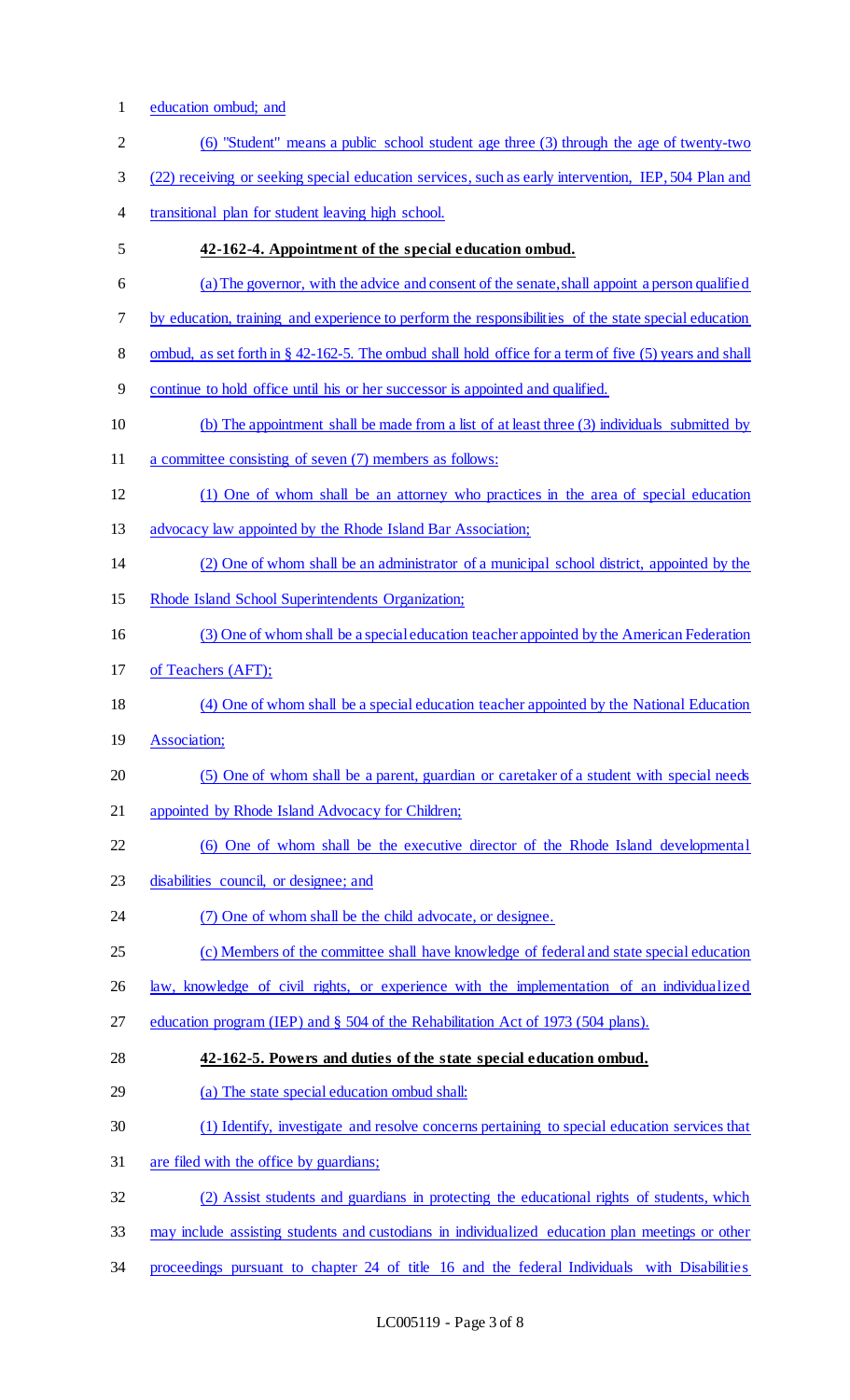| $\mathbf{1}$   | Education Act (IDEA);                                                                                |
|----------------|------------------------------------------------------------------------------------------------------|
| $\overline{2}$ | (3) Inform students and guardians about special education resources in their community;              |
| 3              | (4) Ensure that students and guardians have regular and timely access to the services                |
| 4              | provided through the office and that students and guardians receive timely responses from            |
| 5              | representatives of the office;                                                                       |
| 6              | (5) Identify any patterns of concerns that emerge regarding special education services and           |
| 7              | educational rights and recommend strategies for improvement to the department;                       |
| 8              | (6) Collaborate with the department and the school district's director of special education          |
| 9              | to ensure that all dispute resolution processes are available to students and guardians;             |
| 10             | (7) Collect data and collaborate with all advocacy agencies within the state to identify and         |
| 11             | report systemic special education issues to the department;                                          |
| 12             | (8) Ensure that office staff and contractors are trained in:                                         |
| 13             | (i) Federal, state and local laws, rules and policies with respect to special education in the       |
| 14             | state;                                                                                               |
| 15             | (ii) Investigative techniques to determine if students are receiving special education               |
| 16             | opportunities;                                                                                       |
| 17             | (iii) Dispute resolution; and                                                                        |
| 18             | (iv) Such other matters as the office deems appropriate;                                             |
| 19             | (9) Analyze, comment on and monitor the development and implementation of federal and                |
| 20             | state laws, rules and other governmental policies and actions that pertain to the educational rights |
| 21             | of students with respect to the adequacy of special education services in the state;                 |
| 22             | (10) Recommend changes to laws, rules, policies and actions pertaining to the special                |
| 23             | educational rights of students as the office determines to be appropriate;                           |
| 24             | (11) Facilitate public comment on proposed laws, rules, policies and actions; and                    |
| 25             | (12) Provide information and data to public and private agencies, legislators and other              |
| 26             | persons regarding the problems and concerns of special education services and make                   |
| 27             | recommendations related to those problems and concerns.                                              |
| 28             | 42-162-6. Annual report.                                                                             |
| 29             | No later than December 1 of each year, the office shall prepare and submit a report to the           |
| 30             | governor and to the general assembly that includes:                                                  |
| 31             | (1) Actions taken by the office in the year for which the report is prepared;                        |
| 32             | (2) Special education concerns identified by or on behalf of students and guardians,                 |
| 33             | resolution of the concerns and the effectiveness of the resolution processes;                        |
| 34             | (3) Recommendations for improving the quality of special education services provided to              |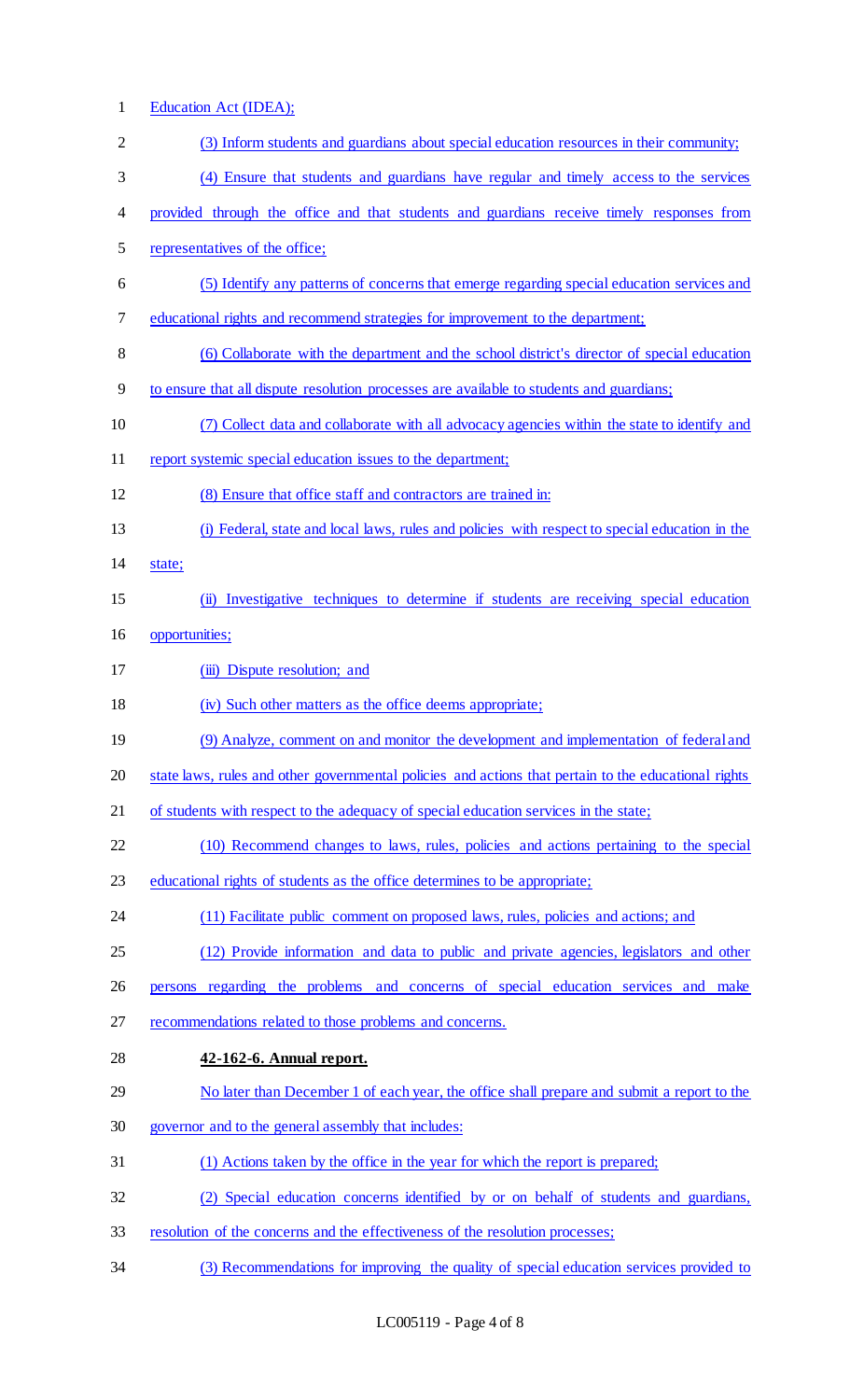- students and protecting the educational rights of students; and
- (4) Policy, inclusive of regulatory and legislative recommendations to solve identified
- concerns related to special education, to improve processes of resolutions of concerns, to improve
- 4 the quality of services provided to students, to protect the educational rights of students and to
- remove barriers to education and educational services.

### **42-162-7. Investigation and resolution of special education concerns.**

- The office shall identify, investigate and seek to resolve concerns related to special
- 8 education communicated by or on behalf of students and guardians. If the office does not address
- a concern, the office shall notify the concerned person of the decision not to address the concern
- and the reasons for the decision.

### **42-162-8. Access to student educational records.**

 Upon request and with consent from the student or the student's guardian, the office shall have access to the student's educational records from the department, school district or any public school in possession of the student's records that are necessary to carry out the office's

15 responsibilities.

## **42-162-9. Confidentiality.**

- (a) All files, records and evaluation forms maintained by the office that pertain to students
- are confidential and shall not be deemed "public records" subject to disclosure under chapter 2 of
- 19 title 38 and shall be compliant with the federal Health Insurance Portability and Accountability Act
- (HIPAA) except that the state ombud may disclose the identity of a concerned person or student if:
- (1) The student over the age of eighteen (18), or guardian consents in writing to the
- disclosure; or
- (2) The student over the age of eighteen (18), or guardian gives oral consent that is
- 24 documented immediately in writing by a representative of the office; or
- (3) If the student over the age of eighteen (18), is unable to give oral consent, the student
- 26 may give consent in any way that the student is able to, and the consent shall also be documented
- 27 immediately in writing by a representative of the office; or
- 28 (4) Disclosure is ordered by the court.
- 29 (b) The annual report required pursuant to § 42-162-6 may use confidential information
- and may be published or furnished to the public; provided that, the report does not identify
- individual students directly or indirectly nor violate the privileged or confidential nature of the
- 32 relationship and communications between the student and the office.
- **42-162-10. Conflict of Interest.**
- (a) An ombud shall not: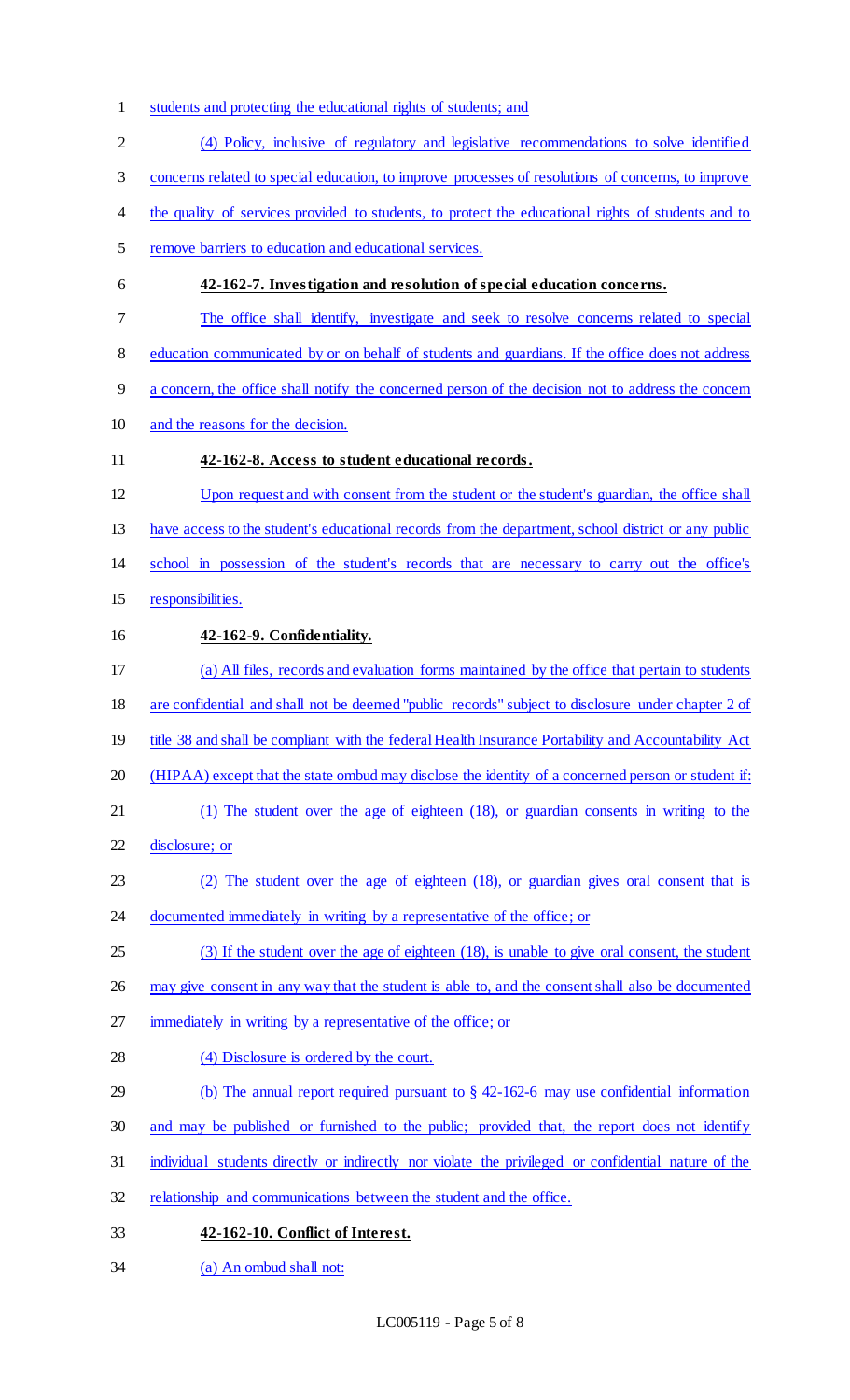| special education services;<br>(2) Be employed by, or participating in the management of, a school providing special<br>education services; and<br>(3) Receive, or have the right to receive, directly or indirectly, remuneration with a school<br>providing special education services.<br>(b) The governor shall ensure that:<br>(1) The person or an immediate family member of that person appointed ombud does not<br>have a conflict of interest;<br>(2) The ombud shall ensure that an employee or a contractor of the office or an immediate<br>family member of the employee or contractor does not have a conflict of interest. |
|--------------------------------------------------------------------------------------------------------------------------------------------------------------------------------------------------------------------------------------------------------------------------------------------------------------------------------------------------------------------------------------------------------------------------------------------------------------------------------------------------------------------------------------------------------------------------------------------------------------------------------------------|
|                                                                                                                                                                                                                                                                                                                                                                                                                                                                                                                                                                                                                                            |
|                                                                                                                                                                                                                                                                                                                                                                                                                                                                                                                                                                                                                                            |
|                                                                                                                                                                                                                                                                                                                                                                                                                                                                                                                                                                                                                                            |
|                                                                                                                                                                                                                                                                                                                                                                                                                                                                                                                                                                                                                                            |
|                                                                                                                                                                                                                                                                                                                                                                                                                                                                                                                                                                                                                                            |
|                                                                                                                                                                                                                                                                                                                                                                                                                                                                                                                                                                                                                                            |
|                                                                                                                                                                                                                                                                                                                                                                                                                                                                                                                                                                                                                                            |
|                                                                                                                                                                                                                                                                                                                                                                                                                                                                                                                                                                                                                                            |
|                                                                                                                                                                                                                                                                                                                                                                                                                                                                                                                                                                                                                                            |
|                                                                                                                                                                                                                                                                                                                                                                                                                                                                                                                                                                                                                                            |
| 42-162-11. Posting and distribution of ombud information - Evaluation of process.                                                                                                                                                                                                                                                                                                                                                                                                                                                                                                                                                          |
| (a) Every public school providing special education services shall post, in a conspicuous                                                                                                                                                                                                                                                                                                                                                                                                                                                                                                                                                  |
| location in the school, a notice regarding the office that contains a brief description of the services                                                                                                                                                                                                                                                                                                                                                                                                                                                                                                                                    |
| provided by the office and the name, address, and phone number of the office and shall post the                                                                                                                                                                                                                                                                                                                                                                                                                                                                                                                                            |
| information on the school's website, if applicable. The public school providing special education                                                                                                                                                                                                                                                                                                                                                                                                                                                                                                                                          |
| services shall distribute information regarding the state ombud at the beginning of every school                                                                                                                                                                                                                                                                                                                                                                                                                                                                                                                                           |
| year, in addition to providing the information as part of the annual individual education plan (IEP)                                                                                                                                                                                                                                                                                                                                                                                                                                                                                                                                       |
| process prior to scheduling the first individual education plan meeting of each school year. The                                                                                                                                                                                                                                                                                                                                                                                                                                                                                                                                           |
| form of the notice shall be approved by the office.                                                                                                                                                                                                                                                                                                                                                                                                                                                                                                                                                                                        |
| (b) The department, in conjunction with the ombud, shall develop a meeting evaluation                                                                                                                                                                                                                                                                                                                                                                                                                                                                                                                                                      |
| form that will be available on its website and distributed to guardians after every meeting with                                                                                                                                                                                                                                                                                                                                                                                                                                                                                                                                           |
| representatives from the school regarding a student with disabilities. The form will allow guardians,                                                                                                                                                                                                                                                                                                                                                                                                                                                                                                                                      |
| to provide feedback on their experience, and level of satisfaction with the processes involving early                                                                                                                                                                                                                                                                                                                                                                                                                                                                                                                                      |
| intervention, IEPs, 504 Plans, and related supports and services. Guardians will be encouraged to                                                                                                                                                                                                                                                                                                                                                                                                                                                                                                                                          |
| complete and return the form to the school and a copy to the office so that the ombud may collect                                                                                                                                                                                                                                                                                                                                                                                                                                                                                                                                          |
| and analyze data for research and recommendations.                                                                                                                                                                                                                                                                                                                                                                                                                                                                                                                                                                                         |
| 42-162-12. Availability of legal counsel to the office.                                                                                                                                                                                                                                                                                                                                                                                                                                                                                                                                                                                    |
| The governor shall ensure that adequate legal counsel is available and is able, without                                                                                                                                                                                                                                                                                                                                                                                                                                                                                                                                                    |
|                                                                                                                                                                                                                                                                                                                                                                                                                                                                                                                                                                                                                                            |
| conflict of interest, to:                                                                                                                                                                                                                                                                                                                                                                                                                                                                                                                                                                                                                  |
| (1) Provide advice and consultation to the office needed to protect the educational rights of                                                                                                                                                                                                                                                                                                                                                                                                                                                                                                                                              |
| students; and                                                                                                                                                                                                                                                                                                                                                                                                                                                                                                                                                                                                                              |
| (2) Assist the office and contractors in the performance of the official duties of the state                                                                                                                                                                                                                                                                                                                                                                                                                                                                                                                                               |
|                                                                                                                                                                                                                                                                                                                                                                                                                                                                                                                                                                                                                                            |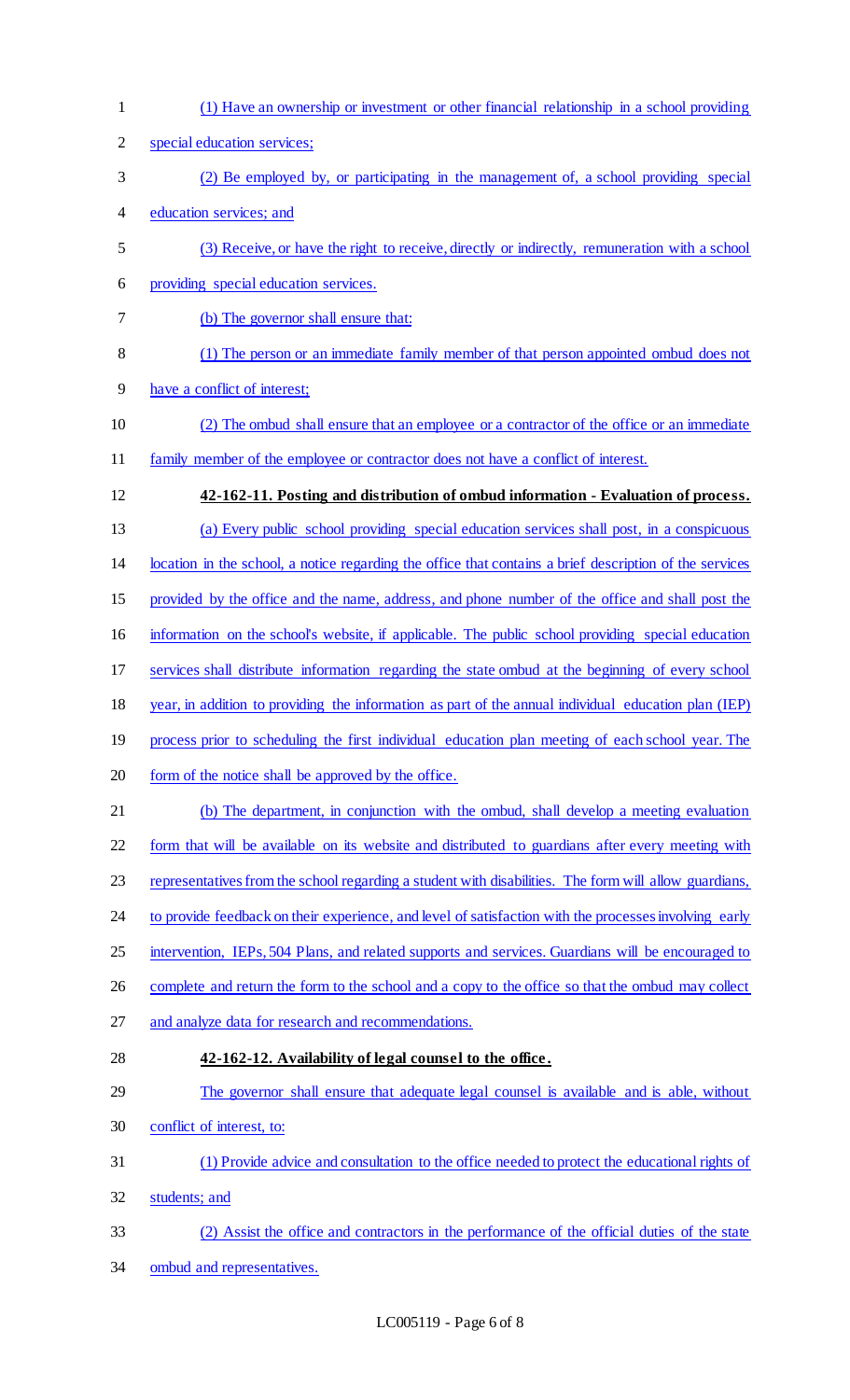| $\mathbf{1}$   | 42-162-13. Interference with the office and retaliation.                                            |
|----------------|-----------------------------------------------------------------------------------------------------|
| $\overline{2}$ | (a) A person shall not willfully interfere with the lawful actions of the office.                   |
| 3              | (b) A person shall not institute discriminatory, disciplinary or retaliatory action against any     |
| 4              | student or guardian for filing a concern with, providing information to or otherwise cooperating    |
| 5              | with the office.                                                                                    |
| 6              | (c) If public school personnel or a contractor or volunteer of a school district or charter         |
| 7              | school fails to comply with the provisions of this chapter:                                         |
| 8              | (1) The governor shall report the noncompliance to the department;                                  |
| 9              | (2) The office shall collaborate with the department to access processes and resources to           |
| 10             | address special education services concerns; and                                                    |
| 11             | (3) The office shall collaborate with the department to identify further appropriate actions        |
| 12             | to be taken in response to the report, which may include a corrective action plan or any other      |
| 13             | administrative action that the department is authorized to take to ensure that students receive the |
| 14             | free and appropriate public education required by state law including chapter 24 of title 16 and    |
| 15             | federal law including the Individuals with Disabilities Education Act (IDEA).                       |
| 16             | (4) The office shall provide a letter to the concerned person and guardian explaining the           |
| 17             | actions needed to be taken by the department to ensure compliance with this chapter.                |
| 18             | SECTION 3. This act shall take effect upon passage.                                                 |

#### $=$ LC005119 ========